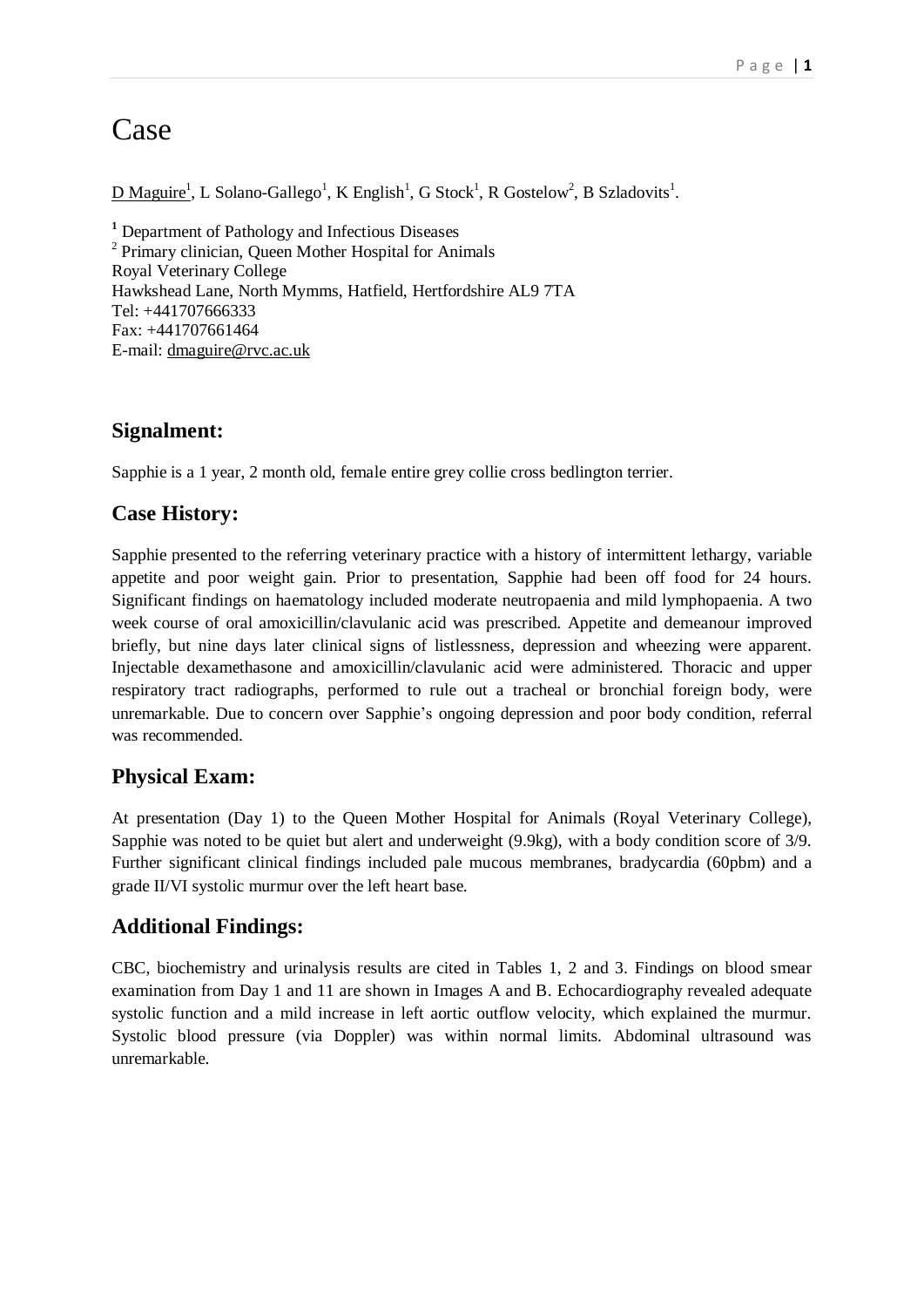| <b>Table 1. Haematology results</b> |      |          |                  |                     |           |                        |                  |                   |                       |                     |
|-------------------------------------|------|----------|------------------|---------------------|-----------|------------------------|------------------|-------------------|-----------------------|---------------------|
| <b>Parameter</b>                    | Day  | Day<br>4 | Day<br>6         | Day<br>11           | Day<br>18 | $\overline{Day}$<br>21 | <b>Day</b><br>32 | <b>Day</b><br>123 | Reference<br>Interval | Unit                |
| <b>RBC</b>                          | 5.16 | 5.10     | 4.17             | 4.73                | 5.87      | 6.25                   | 6.25             | 6.53              | 5.50-8.50             | $x\sqrt{10^{12}/L}$ |
| HGB                                 | 11.7 | 11.7     | 9.5              | 11.2                | 14.4      | 15.0                   | 15.1             | 15.3              | 12.0-18.0             | g/dL                |
| <b>HCT</b>                          | 0.35 | 0.34     | 0.28             | 0.33                | 0.42      | 0.47                   | 0.44             | 0.44              | $0.37 - 0.55$         |                     |
| <b>MCV</b>                          | 68.2 | 67.3     | 67.5             | 69.4                | 71.8      | 74.5                   | 70.4             | 67.5              | 60.0-77.0             | f/L                 |
| <b>MCH</b>                          | 22.7 | 23.0     | 22.7             | 23.7                | 24.6      | 24.1                   | 24.2             | 23.4              | 19.5-24.5             | p/g                 |
| <b>MCHC</b>                         | 33.2 | 34.1     | 33.6             | 34.1                | 34.2      | 32.3                   | 34.3             | 34.7              | 31.0-37.0             | g/dL                |
| <b>Platelets</b>                    | 276  | 302      | 163              | $>120$ <sup>#</sup> | 326       | 279                    | 322              | 389               | 150-900               | $x10^9/L$           |
| <b>WBC</b>                          | 4.7  | 2.4      | 3.4              | 6.9                 | 3.9       | 4.3                    | 8.4              | 11.2              | $6.0 - 17.1$          | $x10^9/L$           |
| <b>Neutrophils</b>                  | 4.6  | 1.3      | 2.0              | 5.9                 | 2.7       | 3.1                    | 6.6              | 5.9               | $3.0 - 11.5$          | $x10^9/L$           |
| Lymphocytes                         | 0.1  | 0.5      | 0.6              | 0.7                 | 0.8       | 0.8                    | 1.1              | 4.3               | $1.0 - 4.8$           | $x10^9/L$           |
| <b>Monocytes</b>                    | 0.60 | 0.70     | 0.80             | 0.30                | 0.30      | 0.20                   | 0.70             | 0.70              | $0.15 - 1.00$         | $x10^9/L$           |
| <b>Eosinophils</b>                  | 0.0  | 0.0      | 0.0              | 0.0                 | 3.0       | 0.2                    | 0.1              | 0.3               | $0.0 - 1.3$           | $x10^9/L$           |
| <b>Reticulocytes</b>                |      |          | $\boldsymbol{0}$ | 510,000             |           |                        |                  |                   | < 60,000              | $/\mu L$            |
| Polychromasia                       | Rare | neg      | neg              | $+++$               | $+$       | rare                   | rare             |                   |                       |                     |

Treatment initiated on day 7

( # ) Marked platelet clumping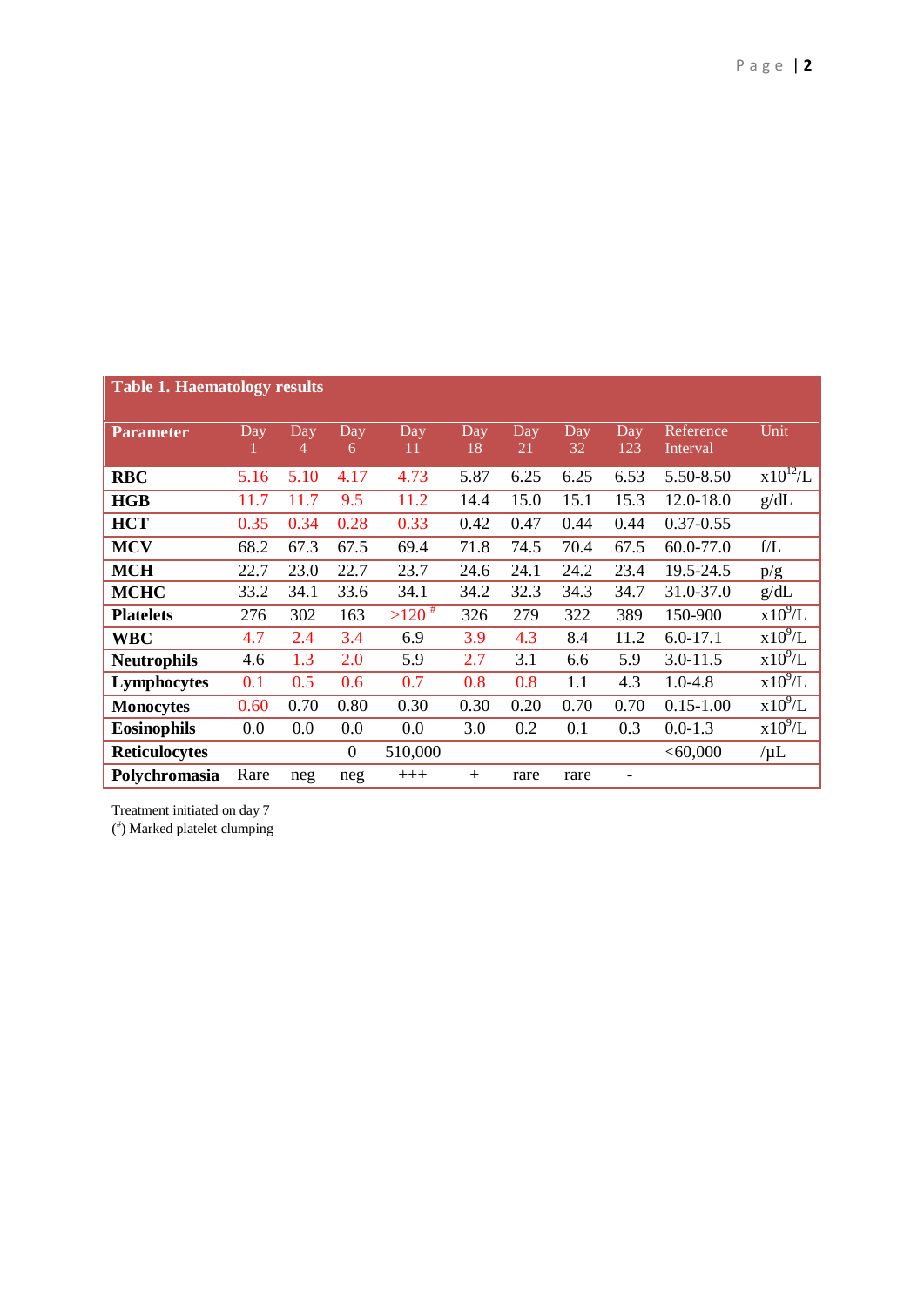| <b>Table 2. Biochemistry results</b> |                          |                          |                          |                              |                          |                    |             |
|--------------------------------------|--------------------------|--------------------------|--------------------------|------------------------------|--------------------------|--------------------|-------------|
| <b>Parameter</b>                     | Day 1                    | Day 4                    | Day 6                    | Day 32                       | Day 123                  | Reference Interval | Unit        |
| <b>Total protein</b>                 | 55.7                     | 63.1                     | $\overline{a}$           | $\blacksquare$               | 61.2                     | 49.0-71.0          | g/L         |
| <b>Albumin</b>                       | 36.4                     | 39.8                     | $\overline{\phantom{0}}$ | $\overline{\phantom{a}}$     | 29.2                     | 28.0-39.0          | $g/L$       |
| Globulin                             | 19.3                     | 23.3                     | $\overline{\phantom{0}}$ |                              | 32.0                     | 21.0-41.0          | g/L         |
| Sodium                               | 142                      | 153                      | $\overline{\phantom{a}}$ | $\overline{\phantom{a}}$     | 146                      | 140-153            | mmol/L      |
| <b>Potassium</b>                     | 3.6                      | 4.4                      | $\overline{\phantom{0}}$ | $\overline{\phantom{a}}$     | 4.4                      | $4.1 - 5.3$        | mmol/L      |
| <b>Chloride</b>                      | 110                      | 109                      | $\blacksquare$           | $\blacksquare$               | 111                      | 107-115            | mmol/L      |
| Calcium                              | 1.57                     | 2.60                     | $\overline{\phantom{a}}$ | $\overline{\phantom{a}}$     | 2.62                     | 2.13-2.70          | mmol/L      |
| <b>Free calcium</b>                  | 0.94                     | $\frac{1}{2}$            | $\overline{\phantom{0}}$ | $\qquad \qquad -$            | $\overline{\phantom{0}}$ | $1.13 - 1.33$      | mmol/L      |
| Inorg. phosphorus                    | 1.6                      | 1.5                      | $\frac{1}{2}$            | $\overline{\phantom{0}}$     | 1.5                      | $0.8 - 2.0$        | mmol/L      |
| Urea                                 | 7.8                      | 9.2                      | $\overline{\phantom{0}}$ | $\qquad \qquad -$            | 8.3                      | $3.0 - 9.1$        | mmol/L      |
| <b>Creatinine</b>                    | 87                       | 99                       | $\overline{a}$           | $\overline{\phantom{a}}$     | 80                       | 20-150             | µmol/L      |
| <b>Cholesterol</b>                   | 4.5                      | 5.5                      | $\frac{1}{2}$            | $\overline{\phantom{a}}$     | 6.6                      | $3.3 - 8.9$        | mmol/L      |
| <b>Total Bilirubin</b>               | 5.3                      | 5.6                      | $\overline{\phantom{a}}$ | $\qquad \qquad \blacksquare$ | 1.5                      | $0.0 - 2.4$        | umol/L      |
| <b>Amylase</b>                       | 1137                     | 2826                     | $\overline{\phantom{a}}$ | $\overline{\phantom{a}}$     | $\overline{a}$           | 176-1245           | U/L         |
| <b>Lipase</b>                        | 902                      | 1650                     | $\overline{\phantom{0}}$ | $\overline{\phantom{a}}$     | $\blacksquare$           | 72-1115            | U/L         |
| <b>ALT</b>                           | 17                       | 23                       | $\blacksquare$           | $\overline{\phantom{a}}$     | 23                       | 13-88              | ${\rm U/L}$ |
| <b>CK</b>                            | 294                      | 141                      | $\overline{\phantom{a}}$ | $\overline{\phantom{a}}$     | 128                      | 61-394             | U/L         |
| <b>ALP</b>                           | 66                       | 64                       | $\overline{a}$           | $\blacksquare$               | 41                       | 19-285             | U/L         |
| Bile acids pre pran                  | $\blacksquare$           | 2.8                      | $\overline{\phantom{a}}$ | $\qquad \qquad -$            | $\equiv$                 | $0.1 - 5.0$        | $\mu$ mol/L |
| Bile acids post pran                 | $\overline{\phantom{0}}$ | 3.3                      | $\overline{\phantom{0}}$ | $\qquad \qquad -$            | $\overline{\phantom{a}}$ | $0.1 - 5.0$        | $\mu$ mol/L |
| <b>ACTH</b> pre                      | $\overline{\phantom{a}}$ | $<$ 27                   | $\blacksquare$           | $\overline{\phantom{a}}$     | $\overline{\phantom{a}}$ | $<$ 250            | nmol/L      |
| <b>ACTH</b> post                     | $\overline{\phantom{0}}$ | 123                      | $\overline{\phantom{0}}$ | $\overline{\phantom{a}}$     | $\overline{\phantom{a}}$ | < 500              | nmol/L      |
| <b>TLI</b>                           | $\overline{\phantom{0}}$ | $\overline{a}$           | $>55$                    | $\overline{\phantom{a}}$     | $\overline{\phantom{a}}$ | $0 - 35$           | $\mu g/L$   |
| cPLI                                 | $\overline{\phantom{a}}$ | $\overline{\phantom{a}}$ | $\overline{\phantom{0}}$ | 69                           | $\blacksquare$           | $0 - 200$          | $\mu$ g/L   |
| Ammonium                             | $\overline{\phantom{a}}$ | $\overline{a}$           | 91                       | 120                          | $\overline{a}$           | $0 - 70$           | µmol/L      |
| <b>UPC</b>                           | $\overline{\phantom{0}}$ | 0.17                     | $\bar{\phantom{a}}$      | $\overline{\phantom{a}}$     | $\overline{\phantom{a}}$ | $0.00 - 0.50$      |             |

| Table 3. Urinalysis results (Bayer Labstix) Day 4 |          |  |  |  |
|---------------------------------------------------|----------|--|--|--|
| specific gravity                                  | 1.047    |  |  |  |
| pH                                                | 5        |  |  |  |
| nitrate                                           | Negative |  |  |  |
| protein                                           | $1+$     |  |  |  |
| glucose                                           | Negative |  |  |  |
| ketones                                           | Negative |  |  |  |
| bilirubin                                         | Negative |  |  |  |
| heme protein                                      | $2+$     |  |  |  |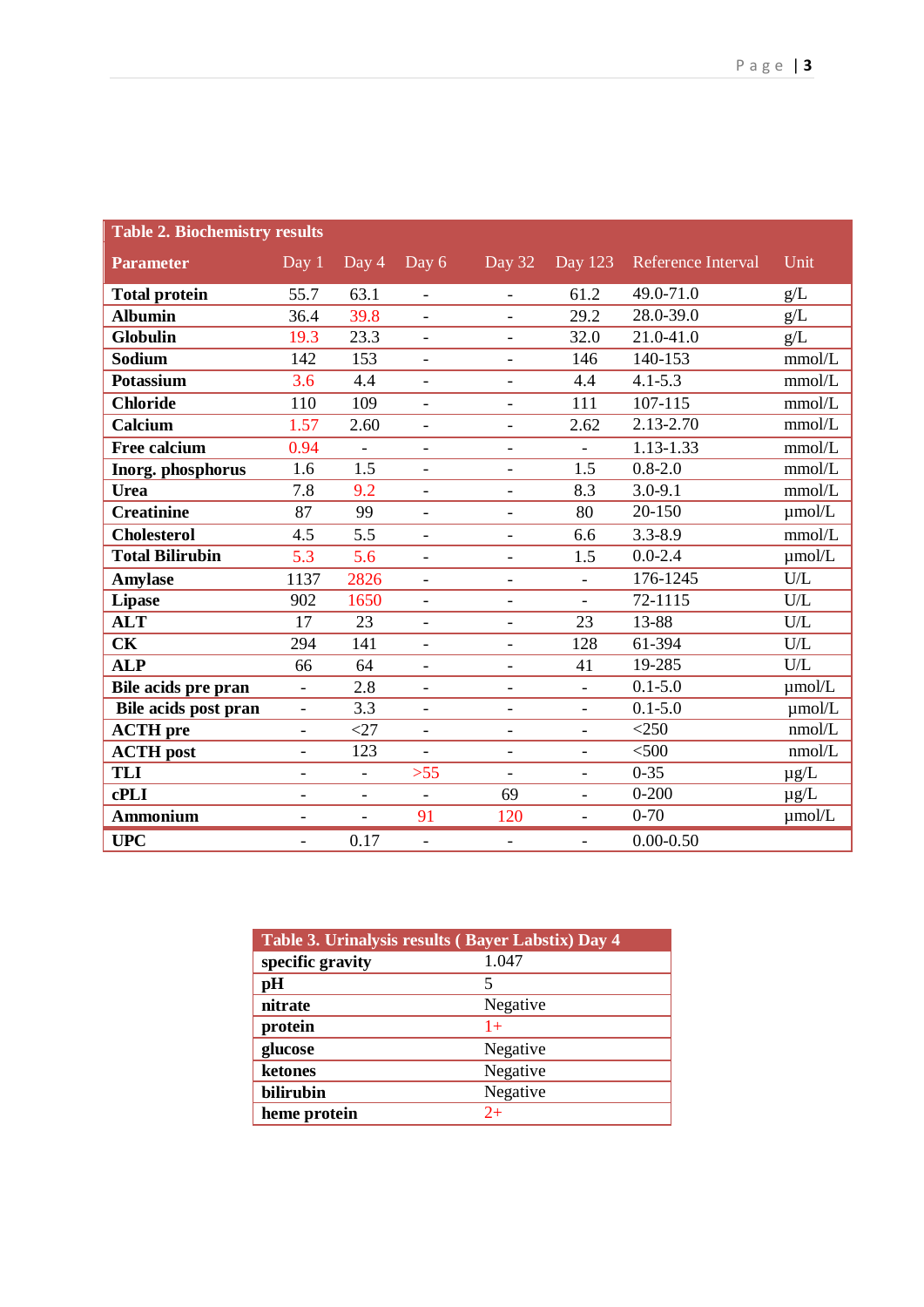

**Image A:** Montage of blood smear and clinical exam findings Day 1, (before treatment). Centre, 50x oil; Top left, 100x oil; Top right, 100x oil; Modfied Wright's stain. Top centre; Sapphie's mucous membrane colour.